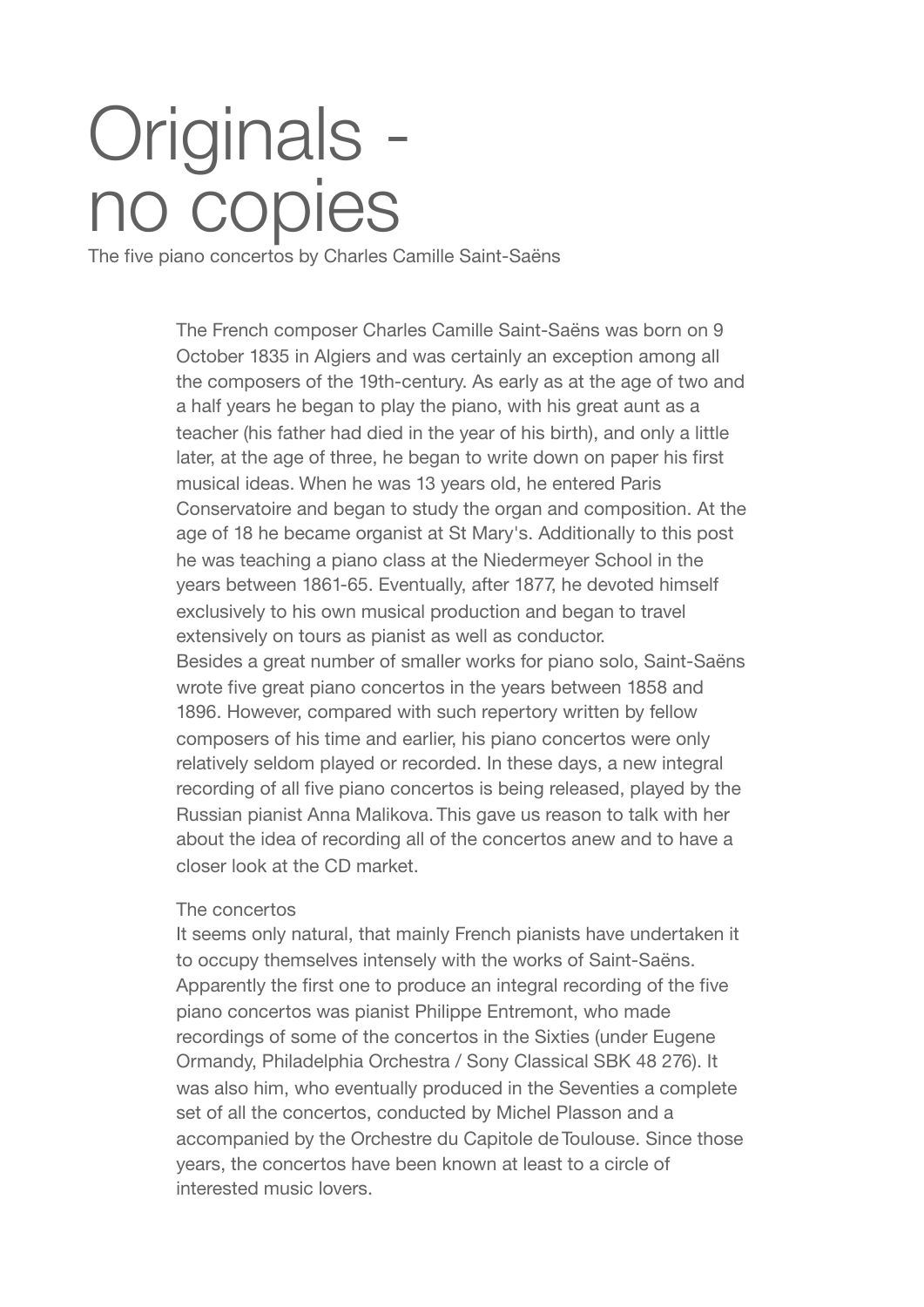But why has it never been possible for Saint-Saëns to become really well known with his concertos? Probably one of the reasons was, that the composer wanted to uphold French tradition and that he was even a fierce adversary in his own country against the new ideas of someone like Debussy. His contemporaries were accusing him of being too conservative, however he on his side did not hesitate to fulfil this kind of accusations. In his piano concertos his intentions were to follow the example of of composers like Liszt, Chopin on one side, but also Mendelssohn and Moscheles on the other side. Therefore, it doesn't make sense to look for new forms and effects in the architecture of the concertos. But yet, the second one - which appears today as the best-known of all the five - shows a significant change of structure, compared with the traditional arrangement of concertos until the 20th century. The order of movements in this concerto is slow-fast-slow. It was created in spring of 1868, during a period of merely three weeks. The premiere of the work in Paris was played by the composer himself, and it was conducted by his friend Anton Rubinstein. But even with this concerto people were mocking him: the pianist Stojowski commented "the thing begins with Bach and ends with Offenbach". As a matter of fact, it is not possible to deny this completely, as one finds some truth in this pretty rude comment with regard to structure and instrumentation.

The first concerto, composed in the year 1858, displays a wholely traditional structure with regard to the way, in which the composer is setting solo and tutti against each other. This is about the same with the third concerto, created in 1869 and almost never played: it has a pretty classical outlook. The fourth concerto of the year 1875 is however different: here we find a work having two parts, which is remembering us a little at the concert form of Franz Liszt: themes and motives are varied by alterations of rhythm and harmony in a well outbalanced way.

And then the fifth concerto, which is usually called the "Egyptian". It came into existence in 1896 during several weeks of vacations at the Nile in Egypt. Finally with this work Saint-Saëns went new ways. Possibly he was, like some of his contemporary colleagues, under the influence of non European music, heard for the first time at the Paris world exhibition of 1889. For the first time traditional structures didn't seem to have the same importance for him like in earlier years, and he also did not any more use and vary European folk music themes, like many of his colleagues had done all the time. For the first time he used non-European elements and motives. For instance the main theme of the second movement is based on a marriage song from Nubia. Moreover he is elaborating pentatonic gamelan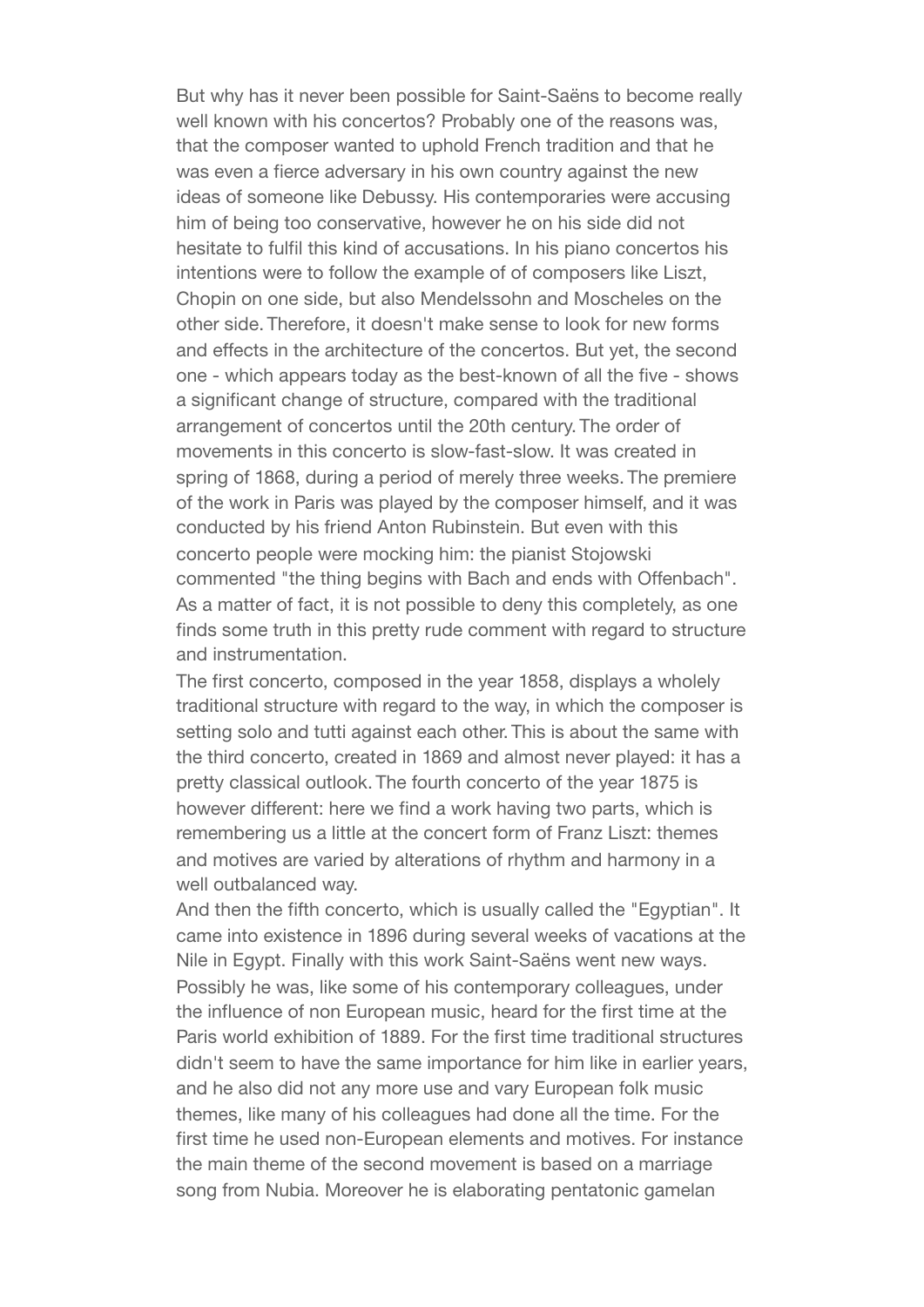music. And then the last movement with an acoustic description of running machines, reminding the pounding motor of the ship on its voyage back from Egypt (maybe this is an early presentiment of the machine music, later composed by Georges Antheil?).

## The integral recordings

There is no dispute about one thing: the second piano concerto is by far the best liked and most played one. This concerto has been a lot recorded singularly. Concerto No 5 is without doubt second best in this regard, maybe because of its innovative ideas. From the pianist it requires a lot of virtuoso technique. Sviatoslav Richter played and recorded it together with Kyrill Kondrashin. But integral recordings? Does one really find them? Yes, but there are not that many in number, compared with integral recordings of concertos by other composers. Anyway it does not make much sense to take the concertos by Beethoven, Mozart, Chopin, Brahms, Liszt as example. But even concertos of composers like Béla Bartók or Felix Mendelssohn one can find more often

Indeed, one does find integral recordings. And it seems that today, in times where many pianists are searching for interesting music little played or recorded, their number is increasing. As mentioned above, the oldest integral recording still being on the market is the one by Philippe Entremont. In 1995 it was again a French to occupy himself with this repertory: Pascal Rogé played all five concertos under Charles Dutoit (Decca, Universal Classics 443865). And even the third integral recording was made by a French pianist: Jean-Philippe Collard plays with the Royal Philharmonic Orchestra conducted by André Previn (1985/87 EMI Classics). Another widely respected recording of all the five concertos features Aldo Ciccolini, who played them together with Serge Baudo (Orchestre de Paris) and was the first to break into the French monopolism, which was dominating the Saint-Saëns recordings to date. We should also mention a historical recording with Jeanne-Marie Darré (who died on 6 January 1999), which the French pianist produced together with the Orchestre National de la Radiodiffusion Française under the direction of Louis Forrestier (EMI France).

In the meantime more and younger pianists came to the decision, that the piano concertos by Saint-Saëns merit to be recorded more. A box with all the concertos was released by Italian pianist Gabriel Tacchino (Orchestre du Radio Louxembourg, conducted by Louis de Fremont, Brilliant Classics 99524). Two more integral recordings are from 2001. The English pianist Angela Brownridge recorded them all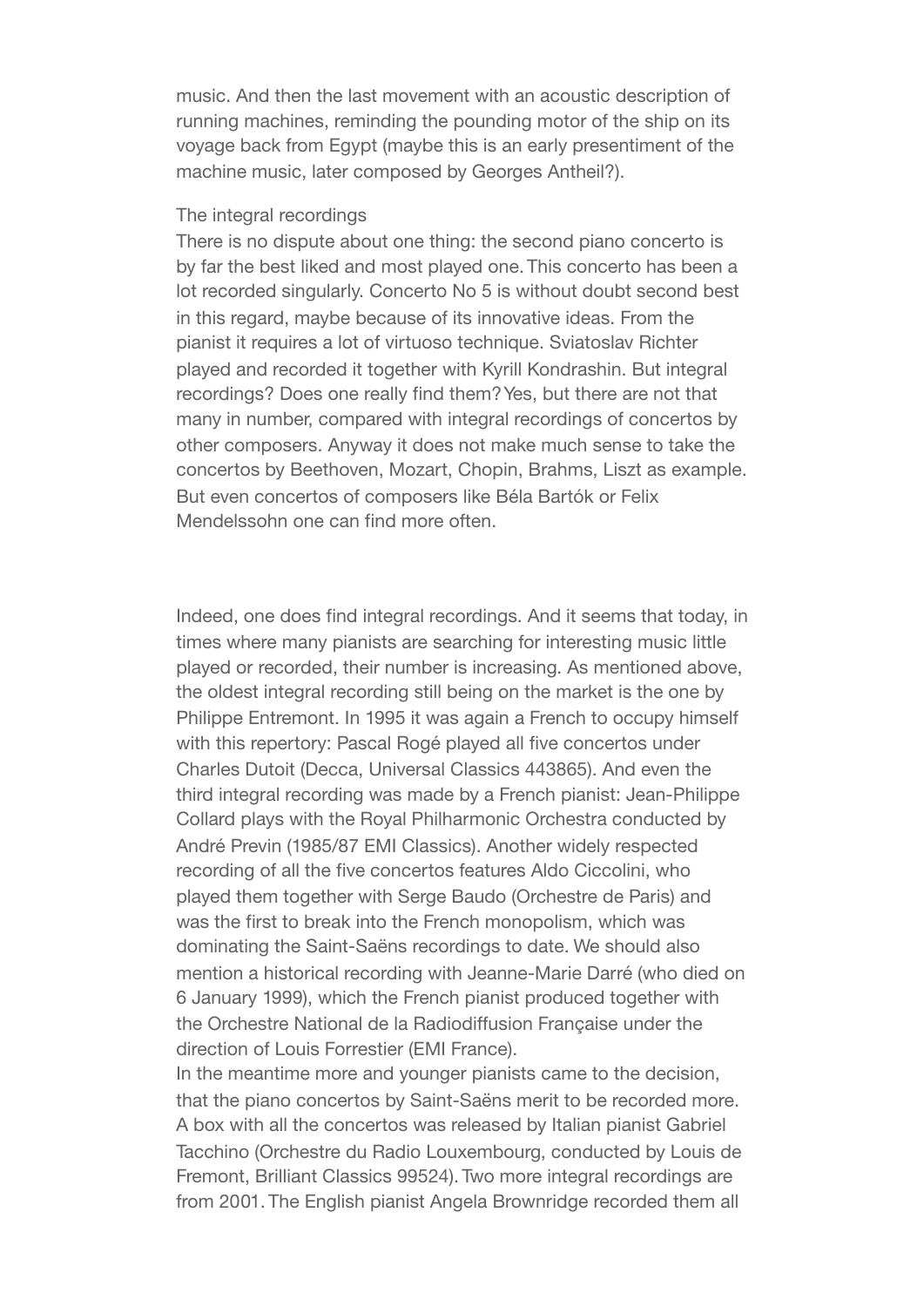with the Hallé Orchestra directed by Paul Murphy on ASV (ASV, Codaex CD QSS 262). Another remarkable recording has been made by Stephen Hough, who also produced the concertos in 2001, conducted by Sakari Oramo (City of Birmingham Orchestra / Hyperion, Codaex 67331/2). But then one could not see any more activities in the field of integral recordings. However, this came to an end last year, when for the first time a Russian pianist took an interest in these French piano concertos. Anna Malikova, former first prize winner of the ARD competition in Munich, has now recorded the concertos for the label Audite. Her partners are the WDR Radio Symphony Orchestra Cologne under the direction of Thomas Sanderling; the two CD are being released these days.

## The new integral recording

We wanted to know the reason why she found so much interest in Saint-Saëns. "This was a coincidence of several factors. For one thing, we had a cooperation with WDR; shortly after that the idea came up to make a studio production together. Apart from that, today every pianist is almost obliged to think about works which have not yet been overrecorded." And then Anna Malikova makes a joke: "A music student is asked, how many symphonies by Beethoven exist. His answer is: three - the third, fifth and ninth. It is pretty similar with Saint-Saëns. Here the answer would be: two, the second and the fifth. Of course, if there is a fifth concerto, there have to be some other ones as well...!" She felt it was an interesting idea to have a closer look into the text of all the concertos, even though she had never before performed any of them. "But this was not disturbing me, on the contrary: in a way it was even helping. Most of the concertos I have even never heard in concert, which means, that I was not influenced by any predisposition. I could approach the concertos in all liberty." Asked which one of the concertos is the most difficult, and how in general one has to consider them with regard to technical demands, she replies: "Well, this is difficult to answer. The second concerto we recorded last. For me it did not have any special problems, as its texture is very well written for the keyboard. The fourth concerto however is relatively difficult to play. In the first concerto also there are many uncomfortable passages and there is a lot of interaction between soloist and orchestra. This means a limited independence of the pianist, at certain places the pianist even has to accompany the orchestra."

After the experience with all the five concertos: is there one which became the favourite of Malikova? "Here I have to mention even four concertos: Nos 2,3,4 and 5. To tell the truth, no 1 is not really my favourite." The Russian pianist was able to understand how the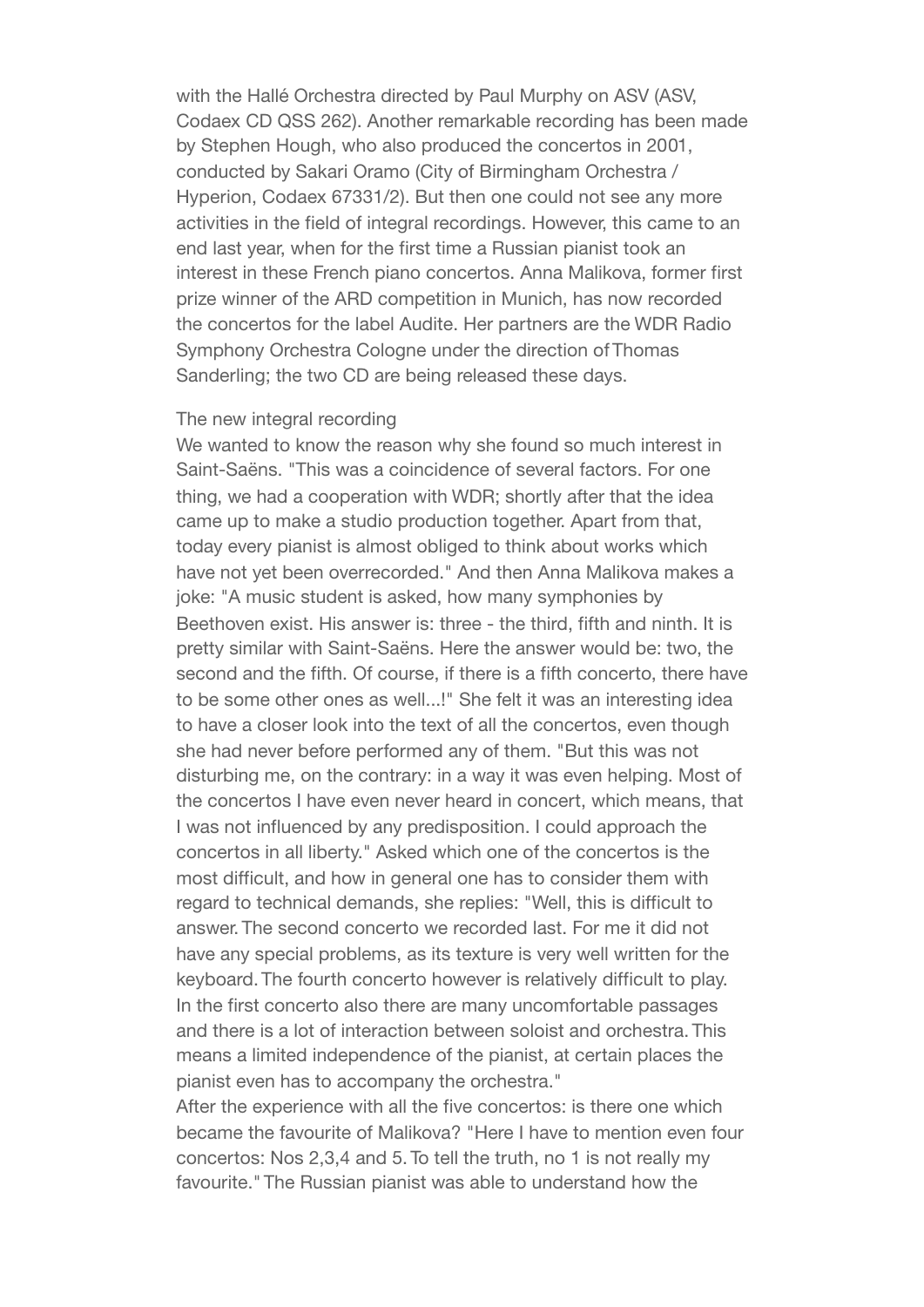structural ideas of Saint-Saëns developed over the years. "Concerto no 3 is something like a step forward - it is totally different, more modern and more pianistically demanding than no 2. I have no clue to understand why this concerto was so heavily criticised after its premiere." Is maybe the reason for this that Saint-Saëns wrote like an epigone and shows in this concerto a lot of similarities to other composers? "I don't know. Although there are places where you might ask yourself whether this does not sound like Chopin or Liszt, these are only moments. There are in fact similarities, which however does not mean that they are copies. Saint-Saëns is in the end pretty unique and original," says Malikova with conviction. On the other side she points out, that she also found similarities with Ravel which could only mean that Ravel on the contrary had copied from Saint-Saëns. After the recording experience: does she believed that one has to consider the rank of the concertos equal to that of concertos by Chopin, Brahms, Liszt and others? "After all the intense work with this repertory, after really going into the text and music and also while having already some time distance to the recordings, which were all last year, I have to say I fell in love with the concertos. This is especially the case with the third and fourth concerto, the love came up while I was working on them." Before beginning with the recordings herself, she heard some of the other integral recordings. Naturally she had her own ideas and did not really mean to let herself being influenced. She believes: "If the orchestra doesn't play well and doesn't support you, you can not play well yourself because the interaction of harmonies, colours, instrumentation is too complicated - this is a difference to the Chopin concertos. Therefore I really felt lucky to be able to record with this outstanding WDR Symphony Orchestra." She doesn't believe that you have to be French in order to have a deeper insight into the concertos,"as the French pianists after all are sounding pretty much different to each other. I think, that these pianists are too much individualists, therefore it would be too much to expect that you could hear in their play the background of a common social tradition."

 The most difficult thing for her during the recording process was to keep everything fresh:"We had to deal with a big orchestra setting and I was eager not to have to repeat too many takes. You have to know, that also for the orchestra some of the concertos were new repertory. With some hundred or so musicians on stage you always have to be prepared that something doesn't go right. When you have to repeat takes too many times, there is always the danger of losing